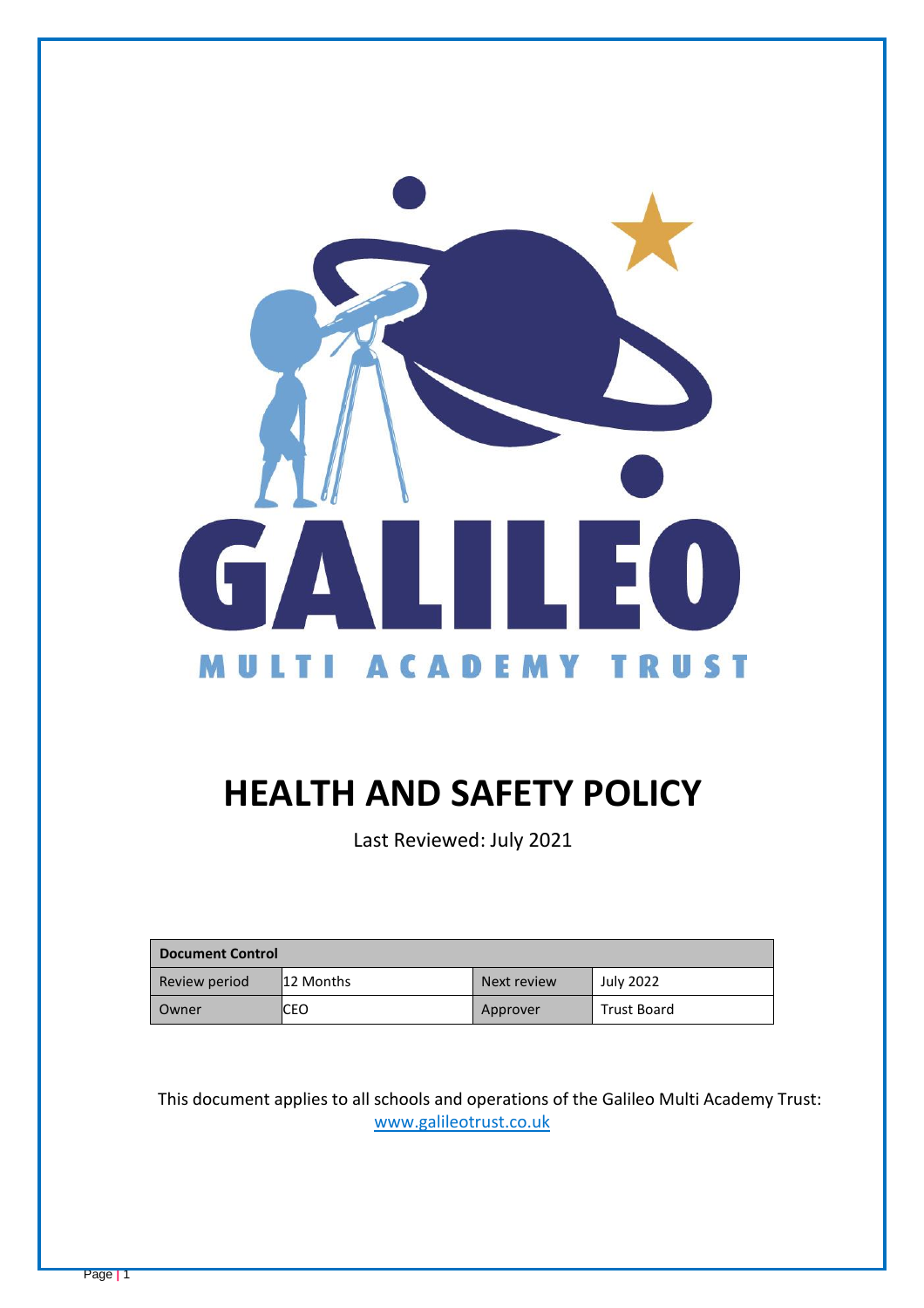# **Contents**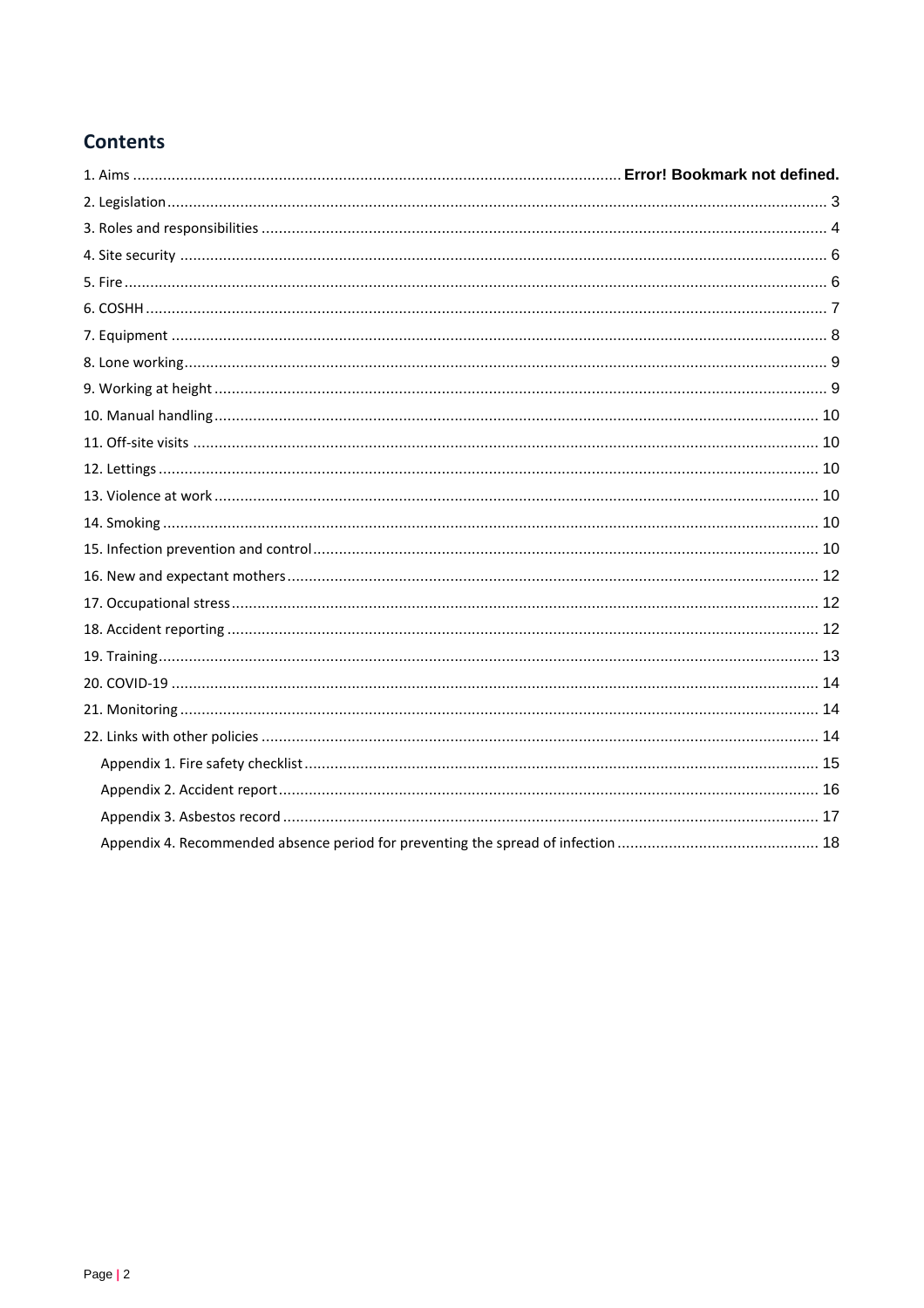# **1. Aims**

Galileo Multi Academy Trust recognises that the management of Health and Safety is regarded as being of the utmost importance for all pupils, employees and visitors to any of the Trust sites and therefore accepts responsibility to set standards at least as high as the Health and Safety at Work Act 1974 and supporting regulations.

The Trust's commitments are:

- $\blacktriangleright$ To prevent injury and ill health associated with Trust activities
- $\blacktriangleright$ To provide a healthy and safe working environment
- To promote a positive health and safety culture throughout the Trust
- $\blacktriangleright$ To satisfy applicable legal and other requirements
- To engage employees in developing and implementing a joint approach to the management of health, safety and welfare

Through an approach of continuous improvement, the Trust will:

- $\sum$ Provide and maintain plant equipment and systems of work that are safe and without risks to health
- Make arrangements for ensuring safety and absence of risks to health in connection with the use, handling, storage and transport of articles and substances
- Provide such information, instruction, training and supervision as necessary to ensure the health and safety at work of employees, pupils and visitors
- $\blacktriangleright$ Maintain any place of work under the Trusts control in a condition that is safe and without risks to health and to provide and maintain means of access and exit that are safe
- Provide and maintain a working environment for employees and pupils that is safe and without risks to health and is adequate as regards facilities and arrangements for their welfare
- $\blacktriangleright$ Provide such protective equipment as is necessary for the health and safety at work of employees and pupils
- $\blacktriangleright$ Encourage staff to set high standards of health and safety by personal example

The Trust has appointed NYCC HandS as their competent person in accordance with the Regulation 7 of the Management of Health and Safety at Work Regulations 1999. Contractors are responsible for their own health and safety protocols.

# <span id="page-2-0"></span>**2. Legislation**

This policy is based on advice from the Department for Education on [health and safety in schools](https://www.gov.uk/government/publications/health-and-safety-advice-for-schools) and the following legislation:

- $\blacktriangleright$ [The Health and Safety at Work etc. Act 1974,](http://www.legislation.gov.uk/ukpga/1974/37) which sets out the general duties employers have towards employees and duties relating to lettings
- [The Management of Health and Safety at Work Regulations 1992,](http://www.legislation.gov.uk/uksi/1992/2051/regulation/3/made) which require employers to make an  $\blacktriangleright$ assessment of the risks to the health and safety of their employees
- $\blacktriangleright$ [The Management of Health and Safety at Work Regulations 1999,](http://www.legislation.gov.uk/uksi/1999/3242/contents/made) which require employers to carry out risk assessments, make arrangements to implement necessary measures, and arrange for appropriate information and training
- [The Control of Substances Hazardous to Health Regulations 2002,](http://www.legislation.gov.uk/uksi/2002/2677/contents/made) which require employers to control substances that are hazardous to health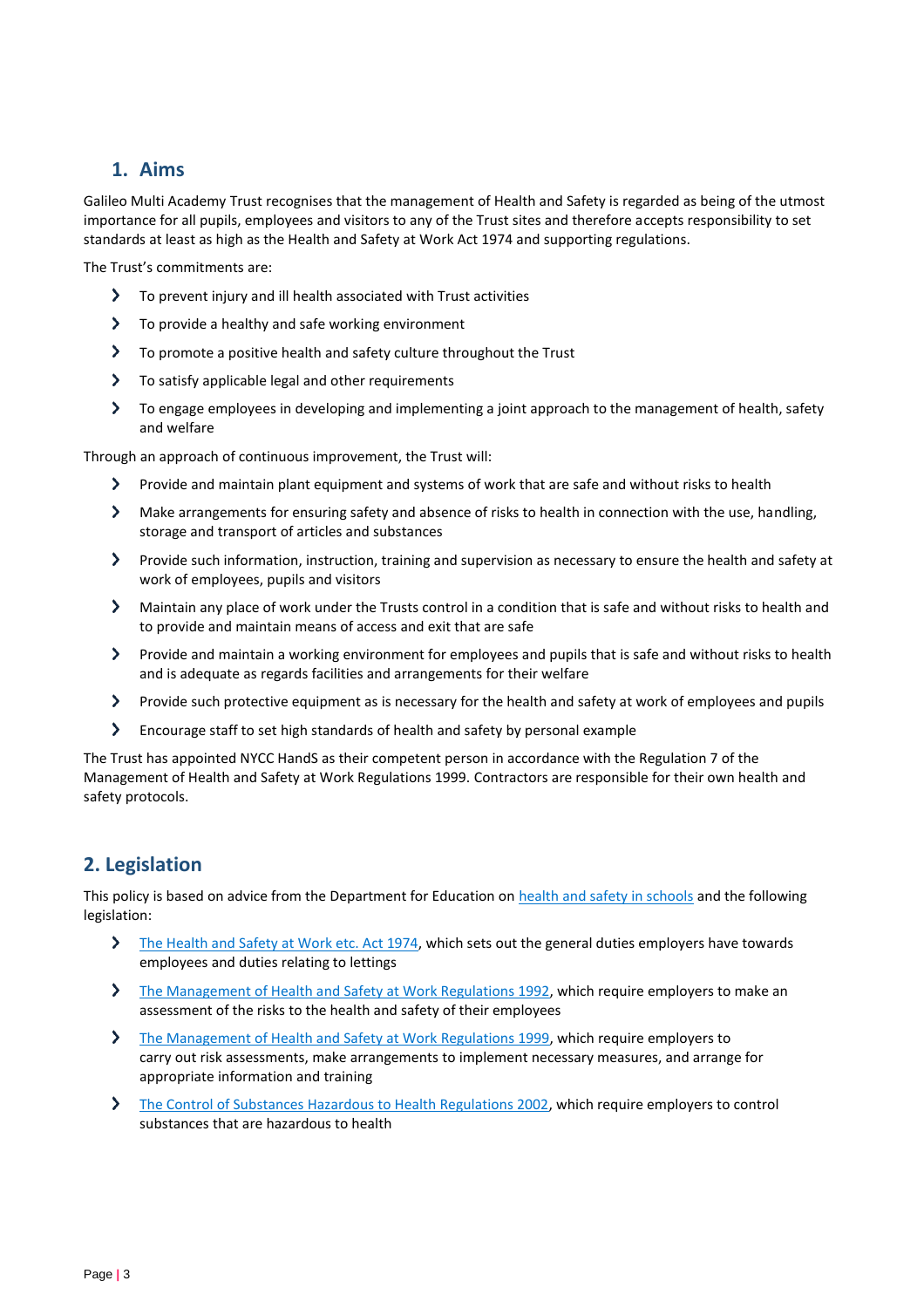- [The Reporting of Injuries, Diseases and Dangerous Occurrences Regulations \(RIDDOR\) 2013,](http://www.legislation.gov.uk/uksi/2013/1471/schedule/1/paragraph/1/made) which state that some accidents must be reported to the Health and Safety Executive and set out the timeframe for this and how long records of such accidents must be kept
- [The Health and Safety \(Display Screen Equipment\) Regulations 1992,](http://www.legislation.gov.uk/uksi/1992/2792/contents/made) which require employers to carry out digital screen equipment assessments and states users' entitlement to an eyesight test
- [The Gas Safety \(Installation and Use\) Regulations 1998,](http://www.legislation.gov.uk/uksi/1998/2451/regulation/4/made) which require work on gas fittings to be carried out by someone on the Gas Safe Register
- [The Regulatory Reform \(Fire Safety\) Order 2005,](http://www.legislation.gov.uk/uksi/2005/1541/part/2/made) which requires employers to take general fire precautions to ensure the safety of their staff
- $\blacktriangleright$ [The Work at Height](http://www.legislation.gov.uk/uksi/2005/735/contents/made) Regulations 2005, which requires employers to protect their staff from falls from height

The school follows [national guidance published by Public Health England](https://www.gov.uk/government/publications/health-protection-in-schools-and-other-childcare-facilities/chapter-9-managing-specific-infectious-diseases) when responding to infection control issues.

Sections of this policy are also based on the [statutory framework for the Early Years Foundation Stage.](https://www.gov.uk/government/publications/early-years-foundation-stage-framework--2)

This policy complies with our funding agreement and articles of association.

## <span id="page-3-0"></span>**3. Roles and responsibilities**

#### **3.1 North Yorkshire county Council**

The Trust has appointed the NYCC HandS Service as their competent person in accordance with the Regulation 7 of the Management of Health & Safety at Work Regulations 1999. The HandS Service provides strategic health and safety advice and support to the Trust, however, neither under the terms of this policy, or under health and safety statutory requirements, can the HandS Service relieve either managers or supervisors of their operational health and safety responsibilities.

The HandS Service carries out the following duties:

- $\sum$ Work in partnership with Individual Schools to develop an annual health and safety action plan by undertaking the Annual Review Checklist for each school
- To escalate or report as appropriate any failure to implement the health and safety plan to the Chief Executive
- To contribute to, and engage in, the development of policies and procedures relating to health and safety
- Develop and advise on the implementation of health & safety policy, procedures and management systems for existing and new activities
- Support and empower head teachers to develop and implement effective health & safety risk management in their Individual Schools
- Promote a positive health & safety culture, based on sensible risk management, to secure high standards of health and safety
- $\sum$ Advise on the development of health & safety action plans, including the setting of realistic short-term and long-term objectives by conducting an annual Premises Inspection
- Advise and inform on all aspects of health & safety, including new legislation, affecting the work of the Trust
- Advise on the implementation of the health & safety risk assessment system and prioritisation of control measures
- $\blacktriangleright$ Advise on health & safety training for staff and ensure it is appropriate for their duties and responsibilities
- $\sum$ Conduct an annual fire risk assessment for each school
- Ensure appropriate health and safety signs and information is displayed
- $\blacktriangleright$ Ensure suitable first aid arrangements are maintained at the premises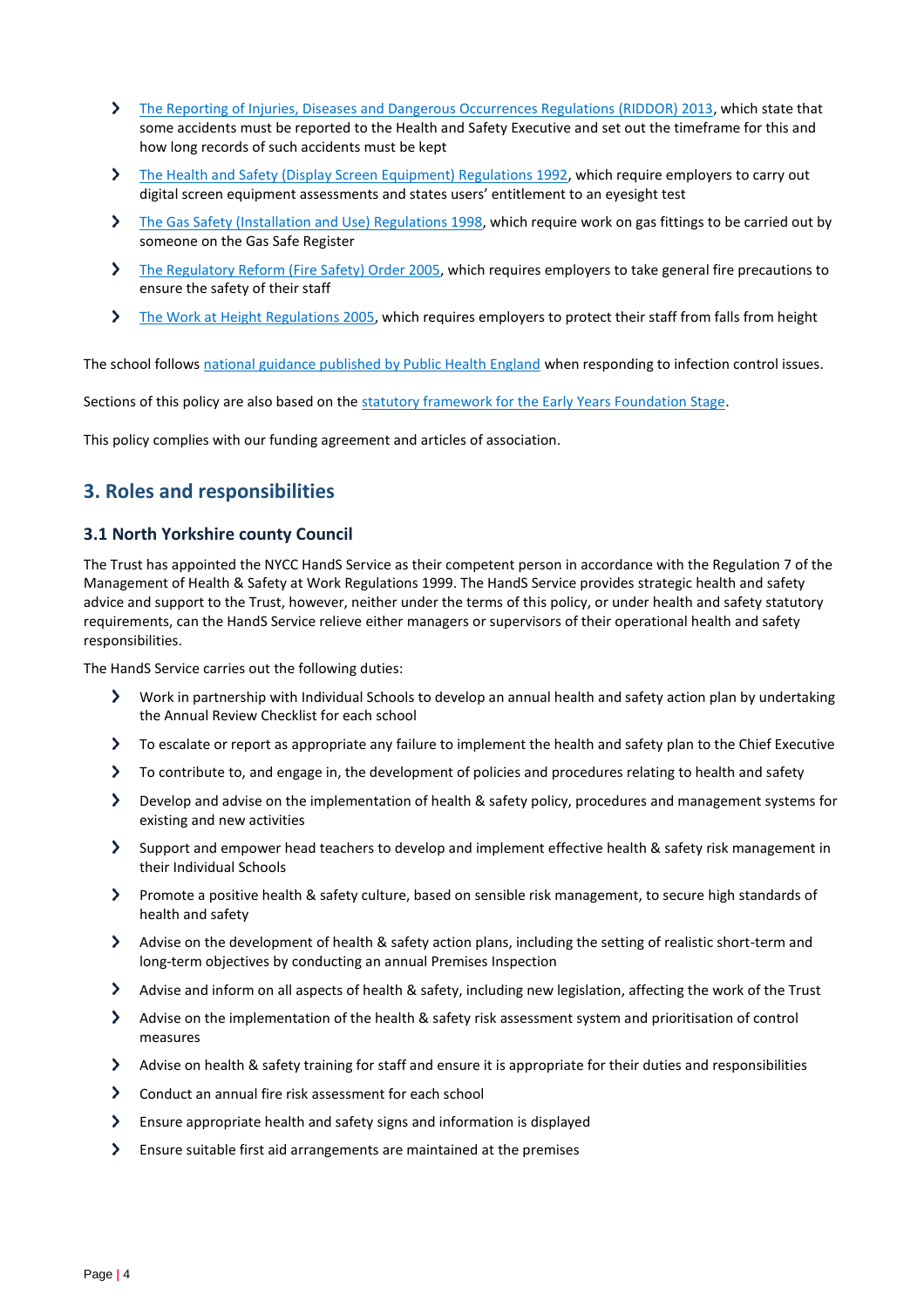- Ensure emergency procedures are developed and periodically tested for the premises
- On multi-occupancy sites ensure that, there is co-operation and co-ordination of health and safety arrangements between all parties
- Ensure that suitable and sufficient risk assessments are carried out in each school. These should be recorded, communicated to the relevant staff and reviewed at least annually (or sooner if there is a significant change) and modified if necessary
- Co-ordinate the accident/incident reporting, recording and investigation system. Completed ARF1 forms to be sent to NYCC for reporting to the HSE on the Trusts behalf
- Report to management on health & safety performance and standards
- Provide the main point of contact and maintain professional working relationships with health and safety enforcing authorities
- Exercise the authority to stop work in cases where there is an intolerable risk of serious injury or likelihood of fatality

## **3.2 The Local School Board (LSB)**

The LSB has ultimate responsibility for health and safety matters in the school, but will delegate day-to-day responsibility to the Headteacher.

The governing board has a duty to take reasonable steps to ensure that staff and pupils are not exposed to risks to their health and safety. This applies to activities on or off the school premises.

Galileo Multi Academy Trust, as the employer, also has a duty to:

- $\sum$ Assess the risks to staff and others affected by school activities in order to identify and introduce the health and safety measures necessary to manage those risks
- $\sum$  Inform employees about risks and the measures in place to manage them
- Ensure that adequate health and safety training is provided

The governor who oversees health and safety is [insert name].

#### **3.3 Headteacher**

The Headteacher is responsible for health and safety day-to-day. This involves:

- $\sum$  Implementing the health and safety policy
- $\sum$ Ensuring there is enough staff to safely supervise pupils
- $\blacktriangleright$ Ensuring that the school building and premises are safe and regularly inspected
- $\blacktriangleright$ Providing adequate training for school staff
- $\sum$ Reporting to the governing board on health and safety matters
- $\blacktriangleright$ Ensuring appropriate evacuation procedures are in place and regular fire drills are held
- $\blacktriangleright$ Ensuring that in their absence, health and safety responsibilities are delegated to another member of staff
- $\rightarrow$ Ensuring all risk assessments are completed and reviewed
- $\blacktriangleright$ Monitoring cleaning contracts, and ensuring cleaners are appropriately trained and have access to personal protective equipment, where necessary

In the Headteachers absence, *[name of individual/role]* assumes the above day-to-day health and safety responsibilities.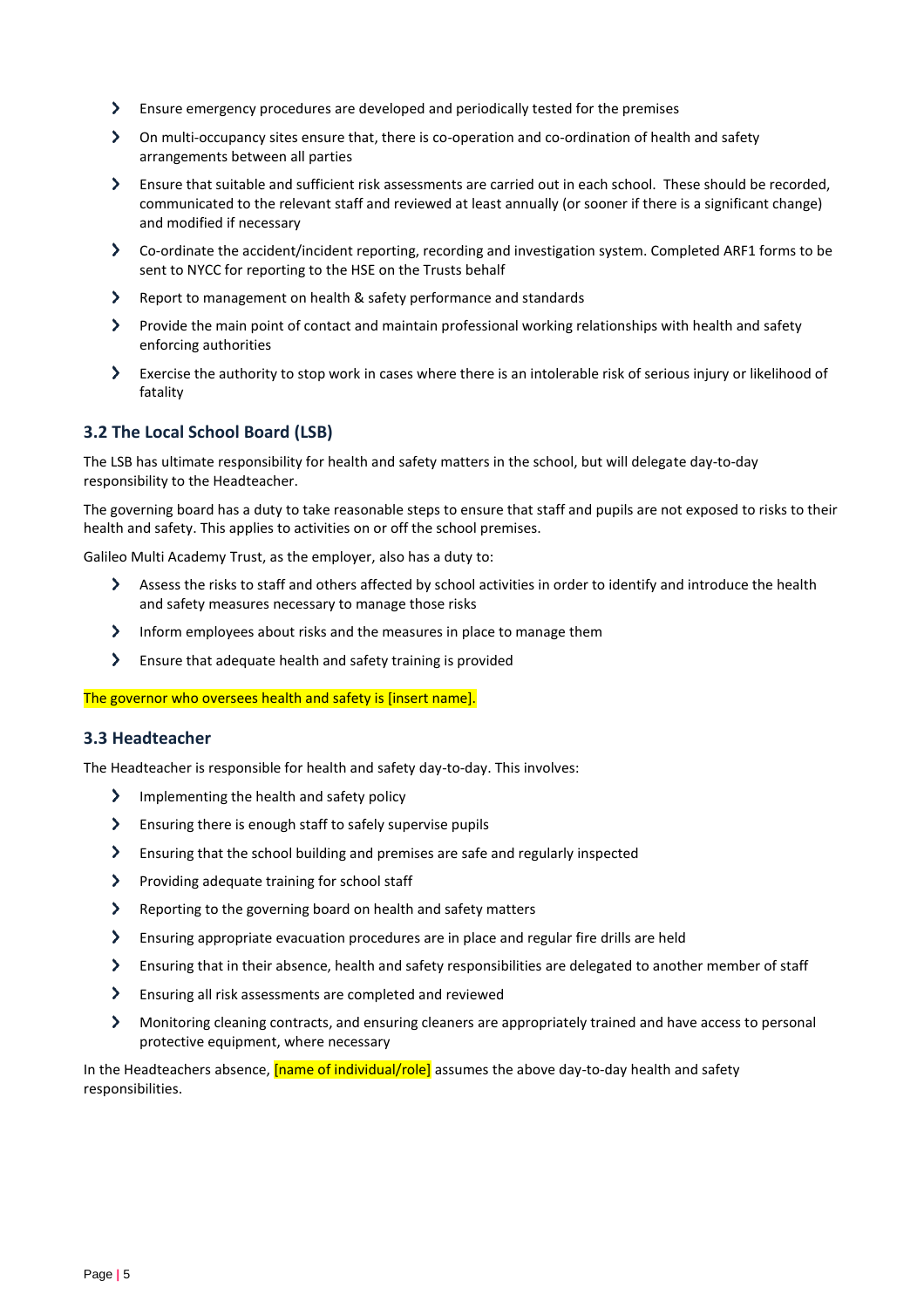## **3.4 Health and safety lead**

The nominated health and safety lead is **[name of individual/role].** 

## **3.5 Staff**

School staff have a duty to take care of pupils in the same way that a prudent parent would do so.

Staff will:

- Take reasonable care of their own health and safety and that of others who may be affected by what they do at work
- $\blacktriangleright$ Co-operate with the school on health and safety matters
- $\sum$ Work in accordance with training and instructions
- $\geq$  Inform the appropriate person of any work situation representing a serious and immediate danger so that remedial action can be taken
- $\blacktriangleright$ Model safe and hygienic practice for pupils
- $\blacktriangleright$ Understand emergency evacuation procedures and feel confident in implementing them

## **3.6 Pupils and parents**

Pupils and parents are responsible for following the school's health and safety advice, on-site and off-site, and for reporting any health and safety incidents to a member of staff.

## **3.7 Contractors**

Contractors will agree health and safety practices with the Headteacher before starting work. Before work begins, the contractor will provide evidence that they have completed an adequate risk assessment of all their planned work.

## <span id="page-5-0"></span>**4. Site security**

[Names of individuals and/or roles] are responsible for the security of the school site in and out of school hours. They are responsible for visual inspections of the site, and for the intruder and fire alarm systems.

[Names of individuals and/or roles] are key holders and will respond to an emergency.

## <span id="page-5-1"></span>**5. Fire**

Emergency exits, assembly points and assembly point instructions are clearly identified by safety signs and notices. Fire risk assessment of the premises will be reviewed regularly.

Emergency evacuations are practised at least once a term.

The fire alarm is a loud *[continuous bell/buzzer – delete as appropriate]*.

Fire alarm testing will take place **[once a week/insert other].** 

New staff will be trained in fire safety and all staff and pupils will be made aware of any new fire risks.

In the event of a fire:

- $\blacktriangleright$ The alarm will be raised immediately by whoever discovers the fire and emergency services contacted. Evacuation procedures will also begin immediately
- Fire extinguishers may be used by staff only, and only then if staff are trained in how to operate them and are confident they can use them without putting themselves or others at risk
- Staff and pupils will congregate at the assembly points. These are *assembly points*
- $\blacktriangleright$ Form tutors/class teachers will take a register of pupils, which will then be checked against the attendance register of that day
- The **[Headteacher/name of individual/name of role]** will take a register of all staff  $\blacktriangleright$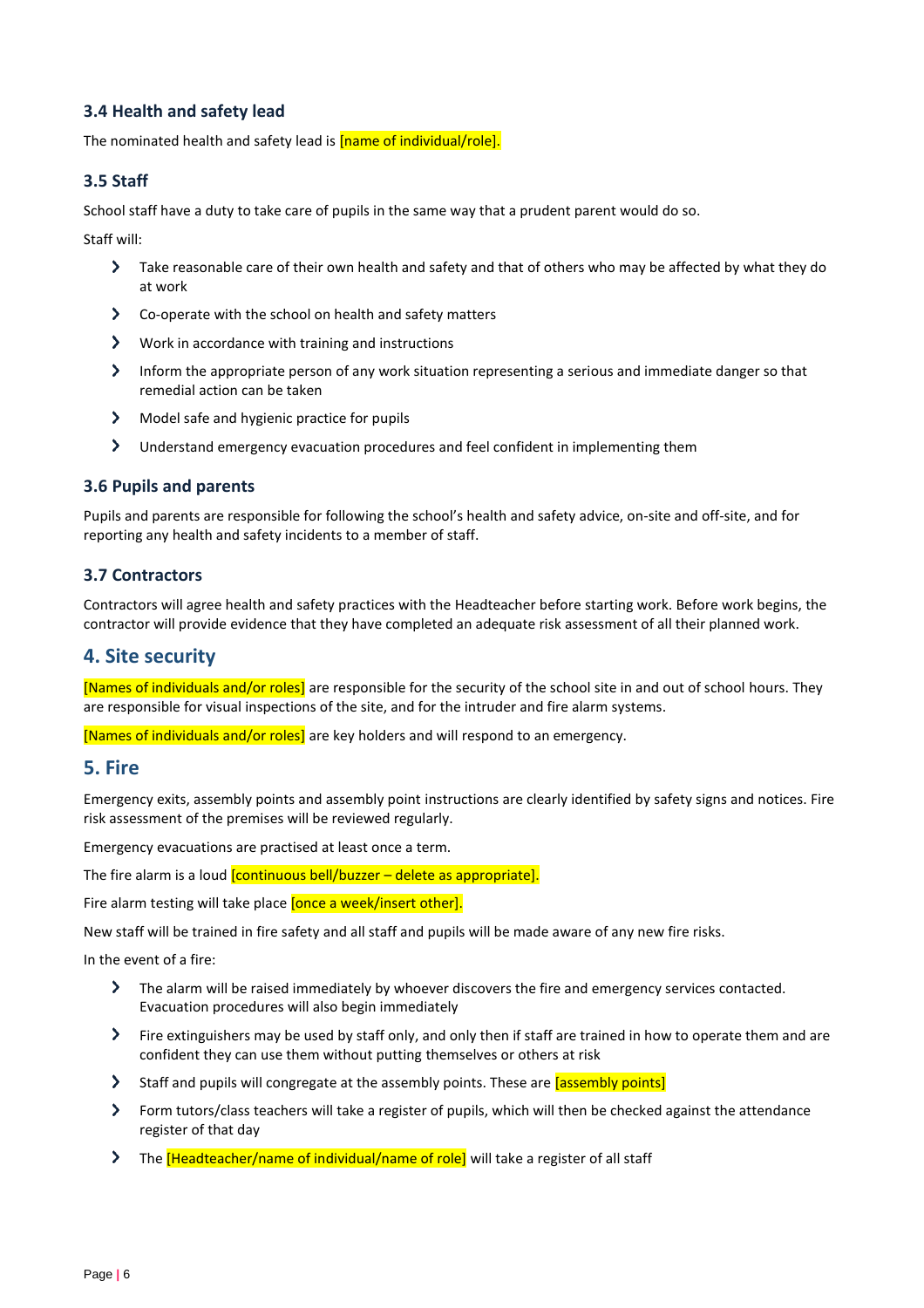$\blacktriangleright$ Staff and pupils will remain outside the building until the emergency services say it is safe to re-enter

The school will have special arrangements in place for the evacuation of people with mobility needs and fire risk assessments will also pay particular attention to those with disabilities.

You may want to insert additional information on the arrangements you will have in place for the evacuation of people with mobility needs. For example, details of specific escape routes and who is responsible for assisting them. You may have already outlined this in emergency plans or personal emergency evacuation plans (PEEPs).

A fire safety checklist can be found in appendix 1.

# <span id="page-6-0"></span>**6. COSHH**

Schools are required to control hazardous substances, which can take many forms, including:

- > Chemicals
- $\blacktriangleright$ Products containing chemicals
- > Fumes
- $\blacktriangleright$ Dusts
- Vapours
- $\blacktriangleright$ Mists
- $\rightarrow$ Gases and asphyxiating gases
- $\rightarrow$ Germs that cause diseases, such as leptospirosis or legionnaires disease

Control of substances hazardous to health (COSHH) risk assessments are completed by **[name of individual and/or role]** and circulated to all employees who work with hazardous substances. Staff will also be provided with protective equipment, where necessary.

Our staff use and store hazardous products in accordance with instructions on the product label. All hazardous products are kept in their original containers, with clear labelling and product information.

Any hazardous products are stored securely away from children are disposed of in accordance with specific disposal procedures.

Emergency procedures, including procedures for dealing with spillages, are displayed near where hazardous products are stored and in areas where they are routinely used.

## **Hazard symbols and hazard pictograms**

Classified substances can be identified by their warning labels and carry the displayed pictograms.

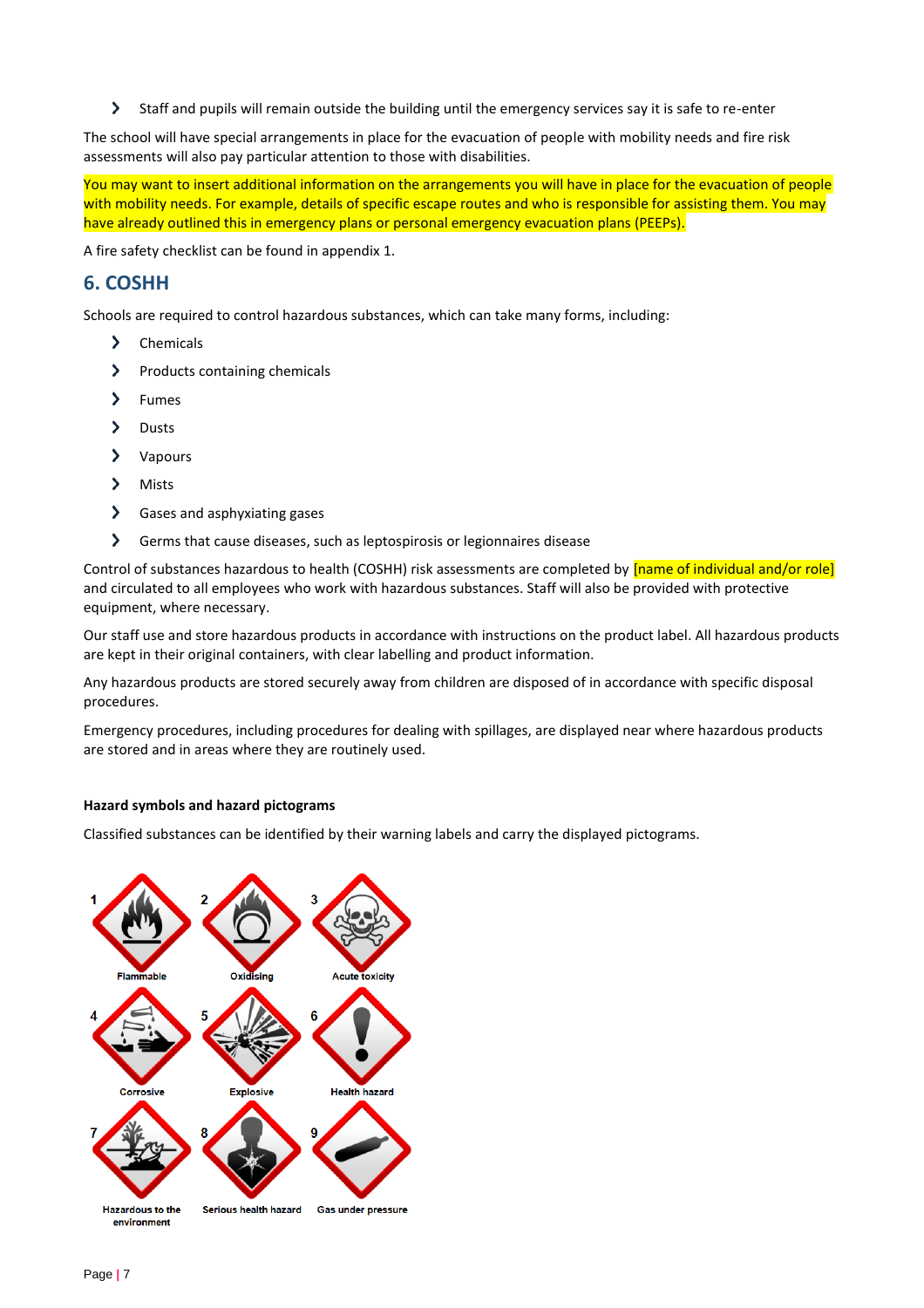## **6.1 Gas safety**

- Installation, maintenance and repair of gas appliances and fittings will be carried out by a competent Gas Safe registered engineer
- Gas pipework, appliances and flues are regularly maintained
- All rooms with gas appliances are checked to ensure that they have adequate ventilation

## **6.2 Legionella**

- A water risk assessment has been completed on *[date]* by *[name of contractor and/or role]*. *[Name of*  $\sum$ contractor and/or role] is responsible for ensuring that the identified operational controls are conducted and recorded in the school's water log book
- This risk assessment will be reviewed every **[frequency**] and when significant changes have occurred to the water system and/or building footprint
- The risks from legionella are mitigated by the following: *[insert examples of controls or checks that are in place* e.g. temperature checks, heating of water, disinfection of showers, etc.]

#### **6.3 Asbestos**

- Staff are briefed on the hazards of asbestos, the location of any asbestos in the school and the action to take if they suspect they have disturbed it
- Arrangements are in place to ensure that contractors are made aware of any asbestos on the premises and that it is not disturbed by their work
- Contractors will be advised that if they discover material which they suspect could be asbestos, they will stop work immediately until the area is declared safe
- A record is kept of the location of asbestos that has been found on the school site

## <span id="page-7-0"></span>**7. Equipment**

- All equipment and machinery is maintained in accordance with the manufacturer's instructions. In addition, maintenance schedules outline when extra checks should take place
- $\blacktriangleright$ When new equipment is purchased, it is checked to ensure that it meets appropriate educational standards
- All equipment is stored in the appropriate storage containers and areas. All containers are labelled with the correct hazard sign and contents

## **7.1 Electrical equipment**

- $\sum$ All staff are responsible for ensuring that they use and handle electrical equipment sensibly and safely
- Any pupil or volunteer who handles electrical appliances does so under the supervision of the member of staff who so directs them
- Any potential hazards will be reported to **[name of individual and/or role]** immediately
- Permanently installed electrical equipment is connected through a dedicated isolator switch and adequately earthed
- > Only trained staff members can check plugs
- $\blacktriangleright$ Where necessary a portable appliance test (PAT) will be carried out by a competent person
- $\blacktriangleright$ All isolators switches are clearly marked to identify their machine
- $\rightarrow$ Electrical apparatus and connections will not be touched by wet hands and will only be used in dry conditions
- $\blacktriangleright$ Maintenance, repair, installation and disconnection work associated with permanently installed or portable electrical equipment is only carried out by a competent person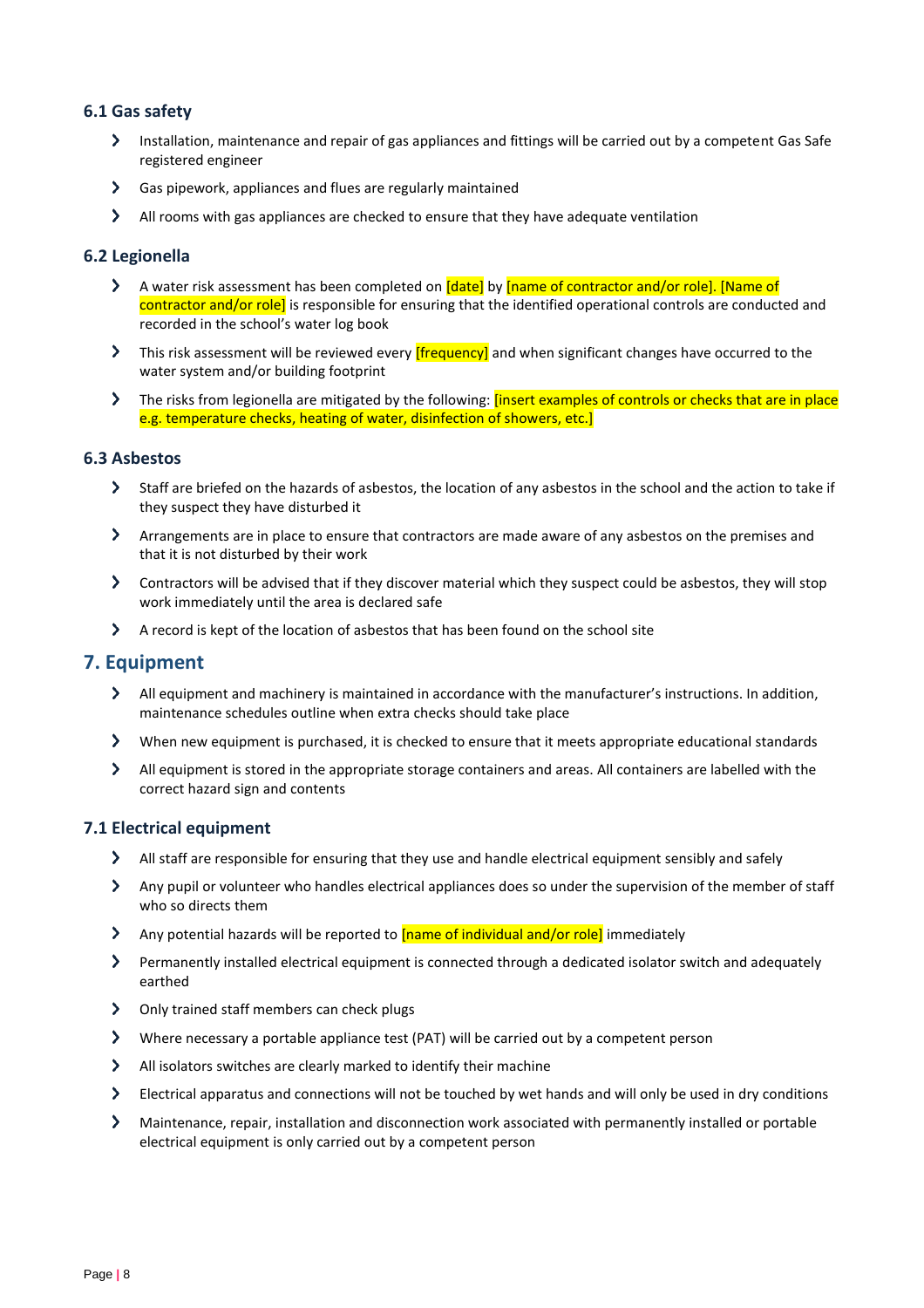## **7.2 PE equipment**

- Pupils are taught how to carry out and set up PE equipment safely and efficiently. Staff check that equipment is set up safely
- $\rightarrow$ Any concerns about the condition of the gym floor or other apparatus will be reported to the *caretaker/insert* other]

## **7.3 Display screen equipment**

- All staff who use computers daily as a significant part of their normal work have a display screen equipment (DSE) assessment carried out. 'Significant' is taken to be continuous/near continuous spells of an hour or more at a time
- $\blacktriangleright$ Staff identified as DSE users are entitled to an eyesight test for DSE use upon request, and at regular intervals thereafter, by a qualified optician (and corrective glasses provided if required specifically for DSE use)

## **7.4 Specialist equipment**

Parents are responsible for the maintenance and safety of their children's wheelchairs. In school, staff promote the responsible use of wheelchairs.

Oxygen cylinders are stored in a designated space, and staff are trained in the removal storage and replacement of oxygen cylinders.

## <span id="page-8-0"></span>**8. Lone working**

Lone working may include:

- > Late working
- $\sum_{i=1}^{n}$ Home or site visits
- > Weekend working
- $\blacktriangleright$ Site manager duties
- $\blacktriangleright$ Site cleaning duties
- $\blacktriangleright$ Working in a single occupancy office

Potentially dangerous activities, such as those where there is a risk of falling from height, will not be undertaken when working alone. If there are any doubts about the task to be performed then the task will be postponed until other staff members are available.

If lone working is to be undertaken, a colleague, friend or family member will be informed about where the member of staff is and when they are likely to return.

The lone worker will ensure that they are medically fit to work alone.

## <span id="page-8-1"></span>**9. Working at height**

We will ensure that work is properly planned, supervised and carried out by competent people with the skills, knowledge and experience to do the work.

In addition:

- $\sum$ The *caretaker/insert other*] retains ladders for working at height
- $\blacktriangleright$ Pupils are prohibited from using ladders
- $\blacktriangleright$ Staff will wear appropriate footwear and clothing when using ladders
- $\blacktriangleright$ Contractors are expected to provide their own ladders for working at height
- $\blacktriangleright$ Before using a ladder, staff are expected to conduct a visual inspection to ensure its safety
- $\blacktriangleright$ Access to high levels, such as roofs, is only permitted by trained persons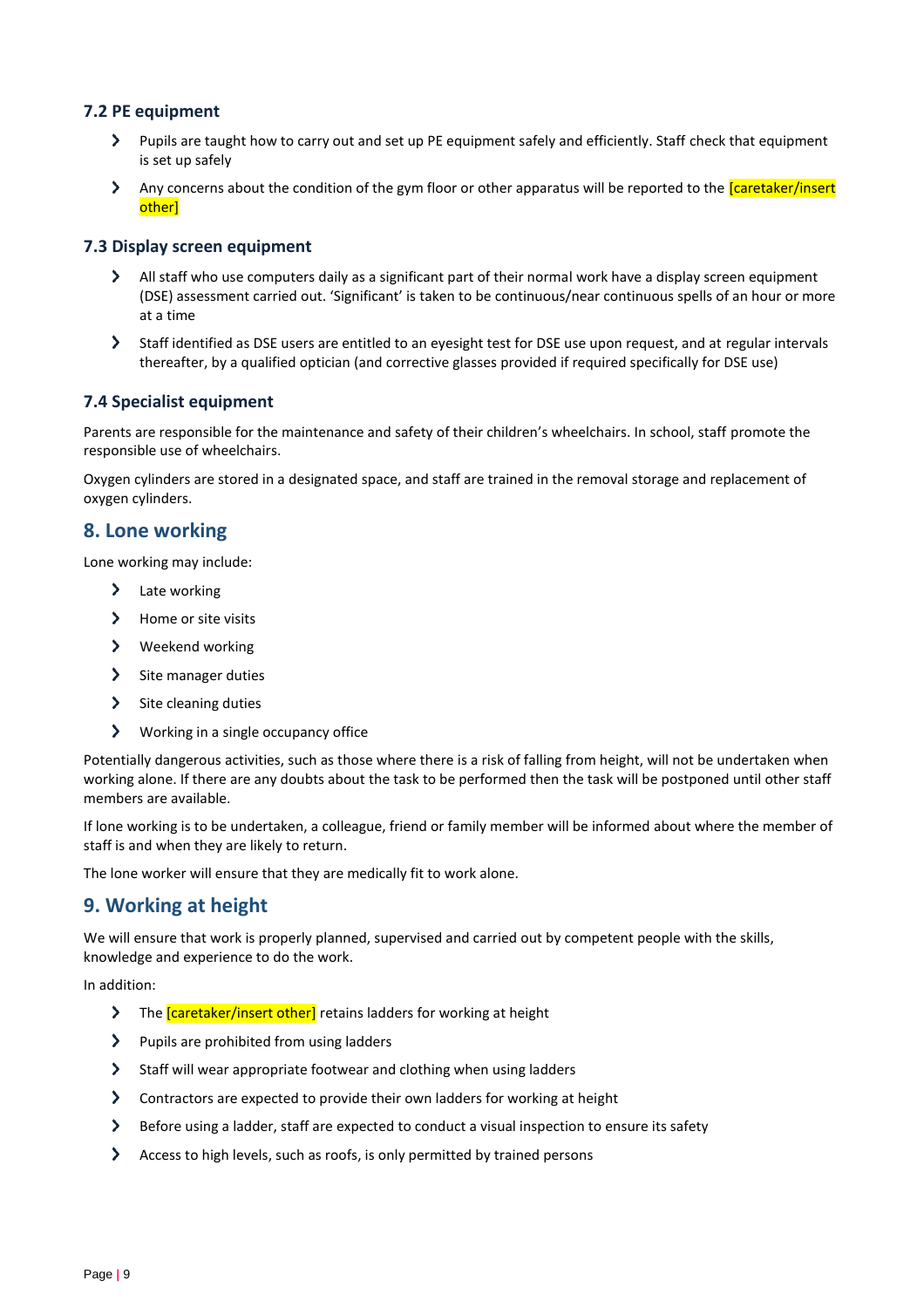# <span id="page-9-0"></span>**10. Manual handling**

It is up to individuals to determine whether they are fit to lift or move equipment and furniture. If an individual feels that to lift an item could result in injury or exacerbate an existing condition, they will ask for assistance.

The school will ensure that proper mechanical aids and lifting equipment are available in school, and that staff are trained in how to use them safely.

Staff and pupils are expected to use the following basic manual handling procedure:

- Plan the lift and assess the load. If it is awkward or heavy, use a mechanical aid, such as a trolley, or ask another person to help
- $\blacktriangleright$ Take the more direct route that is clear from obstruction and is as flat as possible
- $\blacktriangleright$ Ensure the area where you plan to offload the load is clear
- When lifting, bend your knees and keep your back flexible, feet apart and angled out. Ensure the load is held close to the body and firmly. Lift smoothly and slowly and avoid twisting, stretching and reaching where practicable

## <span id="page-9-1"></span>**11. Off-site visits**

When taking pupils off the school premises, we will ensure that:

- $\sum_{i=1}^{n}$ Risk assessments will be completed where off-site visits and activities require them
- $\blacktriangleright$ All off-site visits are appropriately staffed
- $\blacktriangleright$ Staff will take a school mobile phone, a portable first aid kit, information about the specific medical needs of pupils along with the parents' contact details
- For trips and visits with pupils in the Early Years Foundation Stage, there will always be at least one first aider with a current paediatric first aid certificate
- For other trips, there will always be at least one first aider on schools trips and visits

## <span id="page-9-2"></span>**12. Lettings**

This policy applies to lettings. Those who hire any aspect of the school site or any facilities will be made aware of the content of the school's health and safety policy, and will have responsibility for complying with it.

## <span id="page-9-3"></span>**13. Violence at work**

We believe that staff should not be in any danger at work, and will not tolerate violent or threatening behaviour towards our staff.

All staff will report any incidents of aggression or violence (or near misses) directed to themselves to their line manager/Headteacher immediately. This applies to violence from pupils, visitors or other staff. An incident form should also be completed.

## <span id="page-9-4"></span>**14. Smoking**

Smoking is not permitted anywhere on the school premises.

## <span id="page-9-5"></span>**15. Infection prevention and control**

We follow national guidance published by Public Health England when responding to infection control issues. We will encourage staff and pupils to follow this good hygiene practice, outlined below, where applicable.

## **15.1 Handwashing**

- Wash hands with liquid soap and warm water, and dry with paper towels or hand dryers where applicable.
- Always wash hands after using the toilet, before eating or handling food, and after handling animals
- Cover all cuts and abrasions with waterproof dressings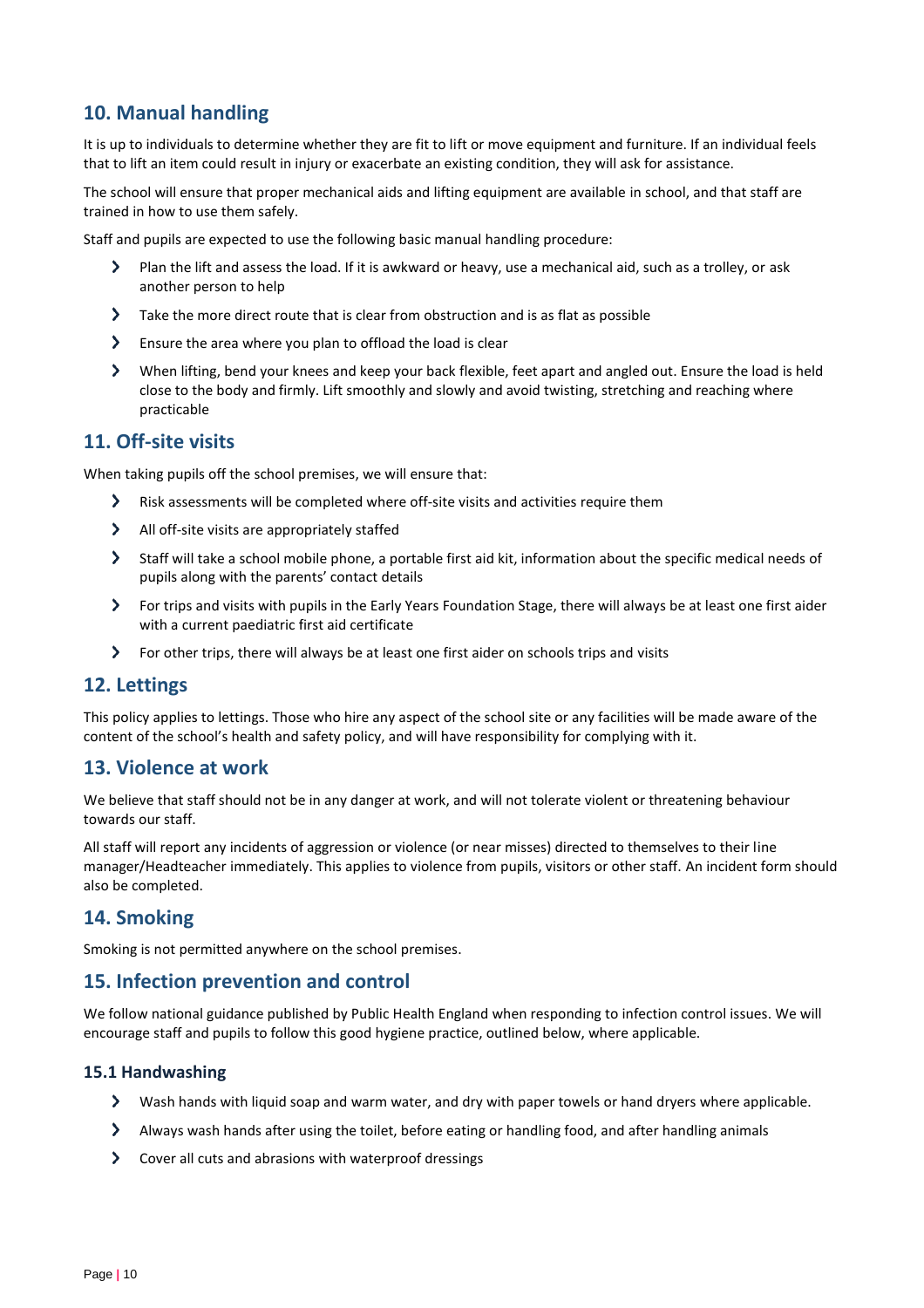## **15.2 Coughing and sneezing**

- $\sum$  Cover mouth and nose with a tissue
- Wash hands after using or disposing of tissues
- $\sum$  Spitting is discouraged

## **15.3 Personal protective equipment**

- Wear disposable non-powdered vinyl or latex-free CE-marked gloves and disposable plastic aprons where there is a risk of splashing or contamination with blood/body fluids (for example, nappy or pad changing)
- Wear goggles if there is a risk of splashing to the face
- Use the correct personal protective equipment when handling cleaning chemicals

## **15.4 Cleaning of the environment**

**>** Clean the environment, including toys and equipment, frequently and thoroughly

## **15.5 Cleaning of blood and body fluid spillages**

- Clean up all spillages of blood, faeces, saliva, vomit, nasal and eye discharges immediately and wear personal protective equipment
- When spillages occur, clean using a product that combines both a detergent and a disinfectant and use as per manufacturer's instructions. Ensure it is effective against bacteria and viruses and suitable for use on the affected surface
- Never use mops for cleaning up blood and body fluid spillages use disposable paper towels and discard clinical waste as described below
- $\sum$  Make spillage kits available for blood spills

## **15.6 Laundry**

- $\triangleright$  Wash laundry in a separate dedicated facility
- Wash soiled linen separately and at the hottest wash the fabric will tolerate
- Wear personal protective clothing when handling soiled linen
- $\sum$ Bag children's soiled clothing to be sent home, never rinse by hand

## **15.7 Clinical waste**

- Always segregate domestic and clinical waste, in accordance with local policy
- Used nappies/pads, gloves, aprons and soiled dressings are stored in correct clinical waste bags in footoperated bins
- Remove clinical waste with a registered waste contractor
- $\blacktriangleright$ Remove all clinical waste bags when they are two-thirds full and store in a dedicated, secure area while awaiting collection

## **15.8 Animals**

- $\sum$ Wash hands before and after handling any animals
- $\blacktriangleright$  Keep animals' living quarters clean and away from food areas
- Dispose of animal waste regularly, and keep litter boxes away from pupils
- $\sum$ Supervise pupils when playing with animals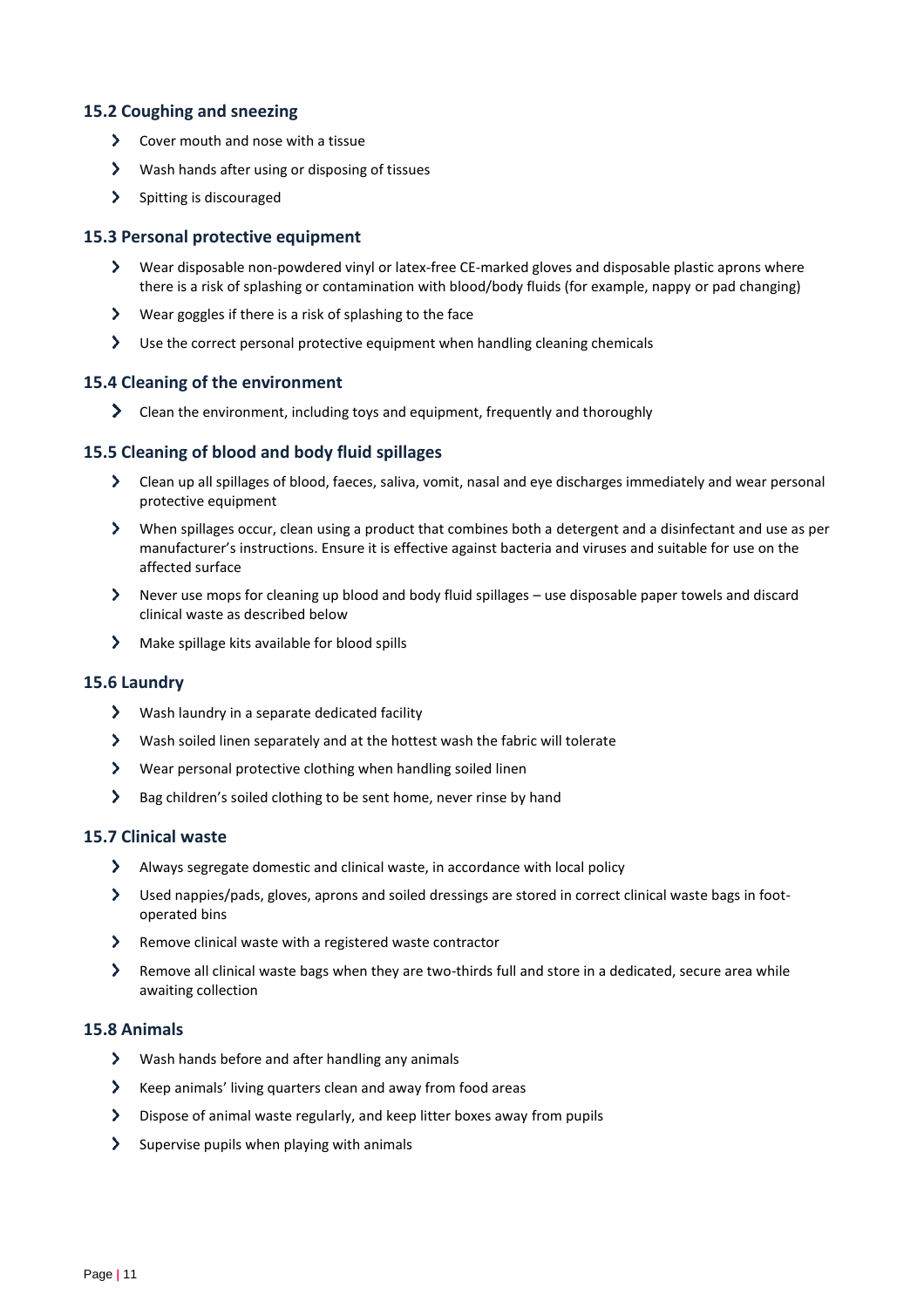Seek veterinary advice on animal welfare and animal health issues, and the suitability of the animal as a pet

## **15.9 Pupils vulnerable to infection**

Some medical conditions make pupils vulnerable to infections that would rarely be serious in most children. The school will normally have been made aware of such vulnerable children. These children are particularly vulnerable to chickenpox, measles or slapped cheek disease (parvovirus B19) and, if exposed to either of these, the parent/carer will be informed promptly and further medical advice sought. We will advise these children to have additional immunisations, for example for pneumococcal and influenza.

## **15.10 Exclusion periods for infectious diseases**

The school will follow recommended exclusion periods outlined by Public Health England, summarised in appendix 4.

In the event of an epidemic/pandemic, we will follow advice from Public Health England about the appropriate course of action.

## <span id="page-11-0"></span>**16. New and expectant mothers**

Risk assessments will be carried out whenever any employee notifies the school that they are pregnant.

Appropriate measures will be put in place to control risks identified. Some specific risks are summarised below:

- $\sum$ Chickenpox can affect the pregnancy if a woman has not already had the infection. Expectant mothers should report exposure to antenatal carer and GP at any stage of exposure. Shingles is caused by the same virus as chickenpox, so anyone who has not had chickenpox is potentially vulnerable to the infection if they have close contact with a case of shingles
- If a pregnant woman comes into contact with measles or German measles (rubella), she should inform her antenatal carer and GP immediately to ensure investigation
- Slapped cheek disease (parvovirus B19) can occasionally affect an unborn child. If exposed early in pregnancy (before 20 weeks), the pregnant woman should inform her antenatal care and GP as this must be investigated promptly

## <span id="page-11-1"></span>**17. Occupational stress**

We are committed to promoting high levels of health and wellbeing and recognise the importance of identifying and reducing workplace stressors through risk assessment.

Systems are in place within the school for responding to individual concerns and monitoring staff workloads.

# <span id="page-11-2"></span>**18. Accident reporting**

## **18.1 Accident record book**

- $\blacktriangleright$ An accident form will be completed as soon as possible after the accident occurs by the member of staff or first aider who deals with it. An accident form template can be found in appendix 2
- $\blacktriangleright$ As much detail as possible will be supplied when reporting an accident
- Information about injuries will also be kept in the pupil's educational record
- $\blacktriangleright$ Records held in the first aid and accident book will be retained by the school for a minimum of 3 years, in accordance with regulation 25 of the Social Security (Claims and Payments) Regulations 1979, and then securely disposed of.

## **18.2 Reporting to the Health and Safety Executive**

The *[job title of individual]* will keep a record of any accident which results in a reportable injury, disease, or dangerous occurrence as defined in the RIDDOR 2013 legislation (regulations 4, 5, 6 and 7).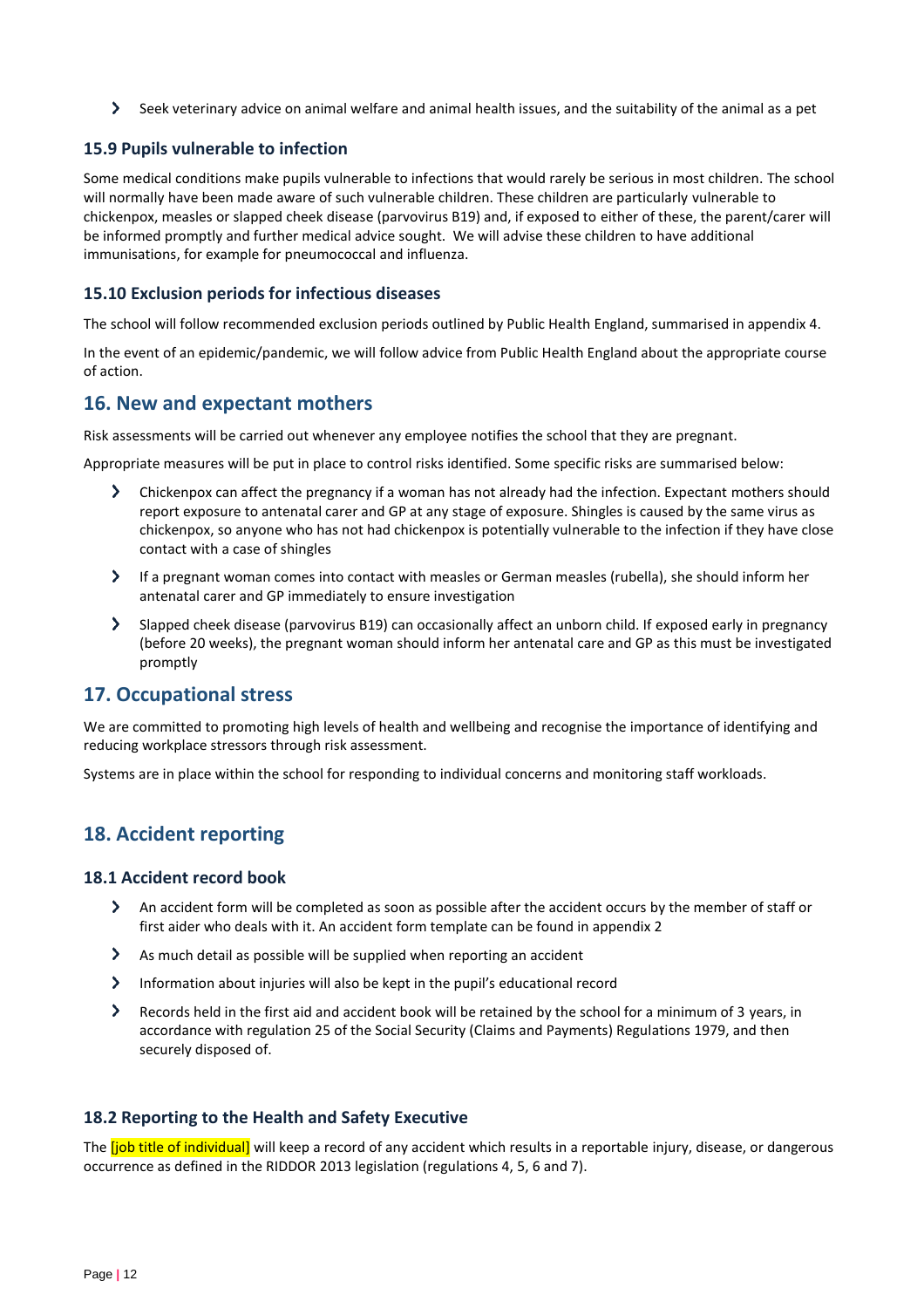The *[job title of individual]* will report these to the Health and Safety Executive as soon as is reasonably practicable and in any event within 10 days of the incident.

Reportable injuries, diseases or dangerous occurrences include:

- $\sum$ Death
- > Specified injuries. These are:
	- Fractures, other than to fingers, thumbs and toes
	- Amputations
	- Any injury likely to lead to permanent loss of sight or reduction in sight
	- Any crush injury to the head or torso causing damage to the brain or internal organs
	- Serious burns (including scalding)
	- Any scalping requiring hospital treatment
	- Any loss of consciousness caused by head injury or asphyxia
	- Any other injury arising from working in an enclosed space which leads to hypothermia or heat-induced illness, or requires resuscitation or admittance to hospital for more than 24 hours
- Injuries where an employee is away from work or unable to perform their normal work duties for more than 7 consecutive days
- $\sum$ Where an accident leads to someone being taken to hospital
- Where something happens that does not result in an injury, but could have done
- Near-miss events that do not result in an injury, but could have done. Examples of near-miss events relevant to schools include, but are not limited to:
	- The collapse or failure of load-bearing parts of lifts and lifting equipment
	- The accidental release of a biological agent likely to cause severe human illness
	- The accidental release or escape of any substance that may cause a serious injury or damage to health
	- An electrical short circuit or overload causing a fire or explosion

Information on how to make a RIDDOR report is available here:

How to make a RIDDOR report – http://www.hse.gov.uk/riddor/report.htm

## **18.3 Notifying parents**

The *[job title of individual]* will inform parents of any accident or injury sustained by a pupil in the Early Years Foundation Stage, and any first aid treatment given, on the same day, or as soon as reasonably practicable.

## **18.4 Reporting child protection agencies**

The *[job title of individual]* will notify *[insert details of local child protection agencies]* of any serious accident or injury to, or the death of, a pupil in the Early Years Foundation Stage while in the school's care.

## **18.5 Reporting to Ofsted**

The **[job title of individual]** will notify Ofsted of any serious accident, illness or injury to, or death of, a pupil in the Early Years Foundation Stage while in the school's care. This will happen as soon as is reasonably practicable, and no later than 14 days after the incident.

## <span id="page-12-0"></span>**19. Training**

Our staff are provided with health and safety training as part of their induction process.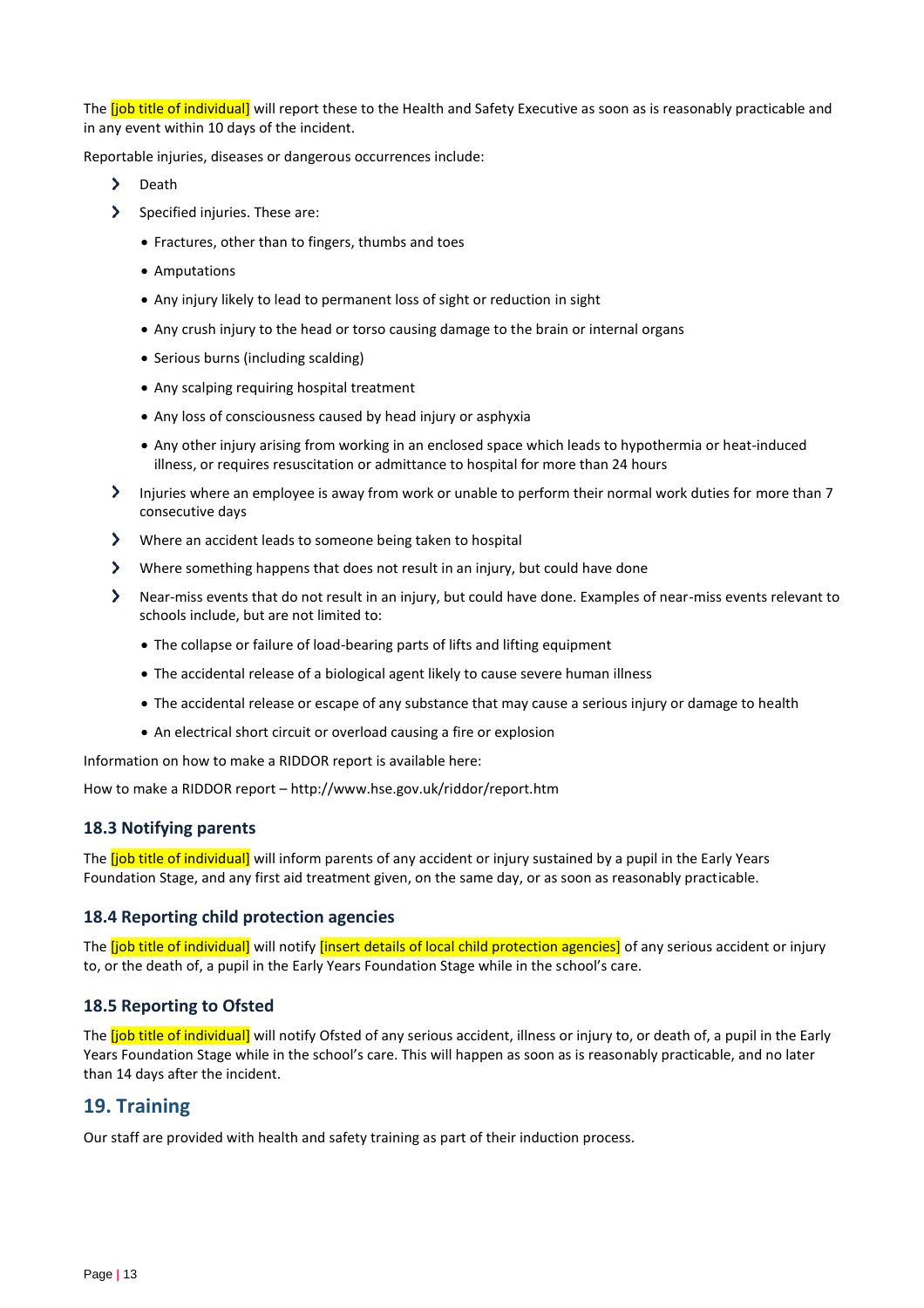Staff who work in high risk environments, such as in science labs or with woodwork equipment, or work with pupils with special educational needs (SEN), are given additional health and safety training.

# <span id="page-13-0"></span>**20. COVID-19**

Galileo Multi Academy Trust recognises the risks and challenges associated with managing the national pandemic. In conjunction with NYCC HandS Service, a fully comprehensive risk assessment has been produced and is regularly updated for each school following government guidelines.

# <span id="page-13-1"></span>**21. Monitoring**

This policy will be reviewed by the Trust Board every year.

At every review, the policy will be approved by the full Board of Trustees.

# <span id="page-13-2"></span>**22. Links with other policies**

This health and safety policy links to the following policies:

- > First aid
- $\sum$ Risk assessment
- $\sum$  Supporting pupils with medical conditions
- $\sum$ Accessibility plan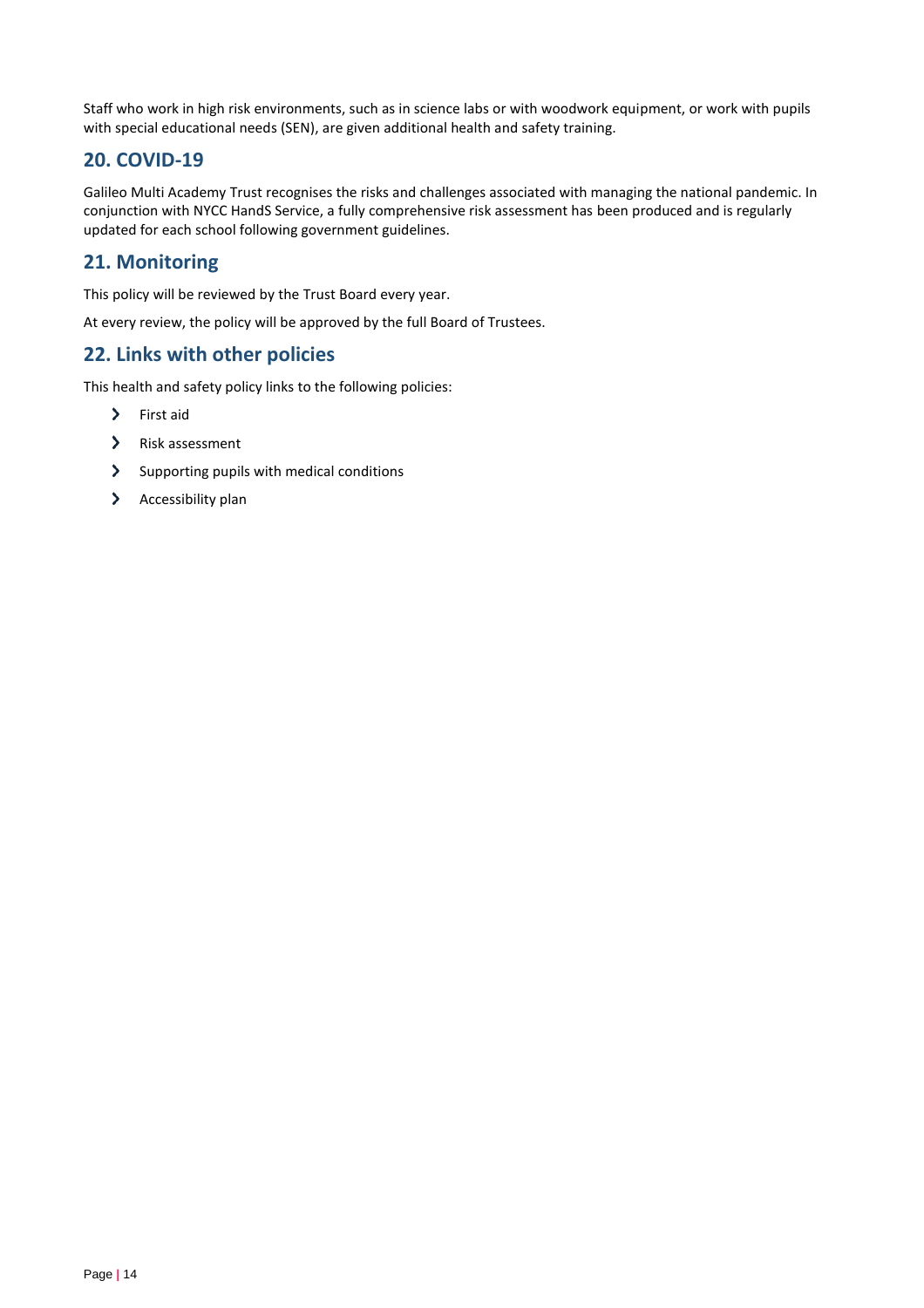## <span id="page-14-0"></span>**Appendix 1. Fire safety checklist**

| <b>ISSUE TO CHECK</b>                                                                    | YES/NO |
|------------------------------------------------------------------------------------------|--------|
| Are fire regulations prominently displayed?                                              |        |
| Is fire-fighting equipment, including fire blankets, in<br>place?                        |        |
| Does fire-fighting equipment give details for the type<br>of fire it should be used for? |        |
| Are fire exits clearly labelled?                                                         |        |
| Are fire doors fitted with self-closing mechanisms?                                      |        |
| Are flammable materials stored away from open<br>flames?                                 |        |
| Do all staff and pupils understand what to do in the<br>event of a fire?                 |        |
| Can you easily hear the fire alarm from all areas?                                       |        |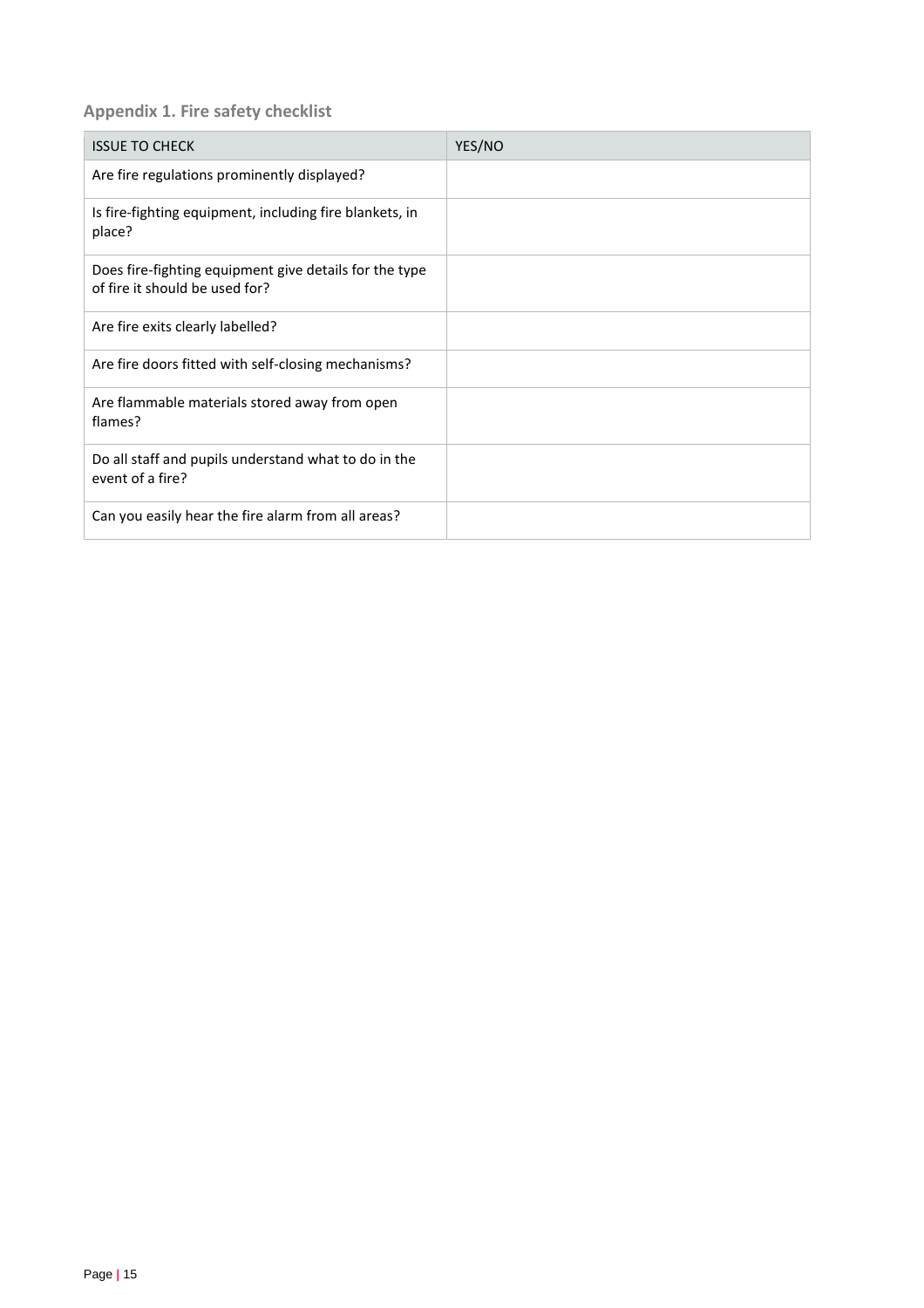**Appendix 2. Accident report**

<span id="page-15-0"></span>

| Name of injured person                                                                                                                                  |  | Role/class                  |  |  |
|---------------------------------------------------------------------------------------------------------------------------------------------------------|--|-----------------------------|--|--|
| Date and time of incident                                                                                                                               |  | <b>Location of incident</b> |  |  |
| <b>Incident details</b>                                                                                                                                 |  |                             |  |  |
| Describe in detail what happened, how it happened and what injuries the person incurred                                                                 |  |                             |  |  |
| <b>Action taken</b>                                                                                                                                     |  |                             |  |  |
| Describe the steps taken in response to the incident, including any first aid treatment, and what happened to the injured person immediately afterwards |  |                             |  |  |
| Follow-up action required                                                                                                                               |  |                             |  |  |
| Outline what steps the school will take to check on the injured person, and what it will do to reduce the risk of the incident happening again          |  |                             |  |  |
| Name of person attending the incident                                                                                                                   |  |                             |  |  |
| Signature                                                                                                                                               |  | <b>Date</b>                 |  |  |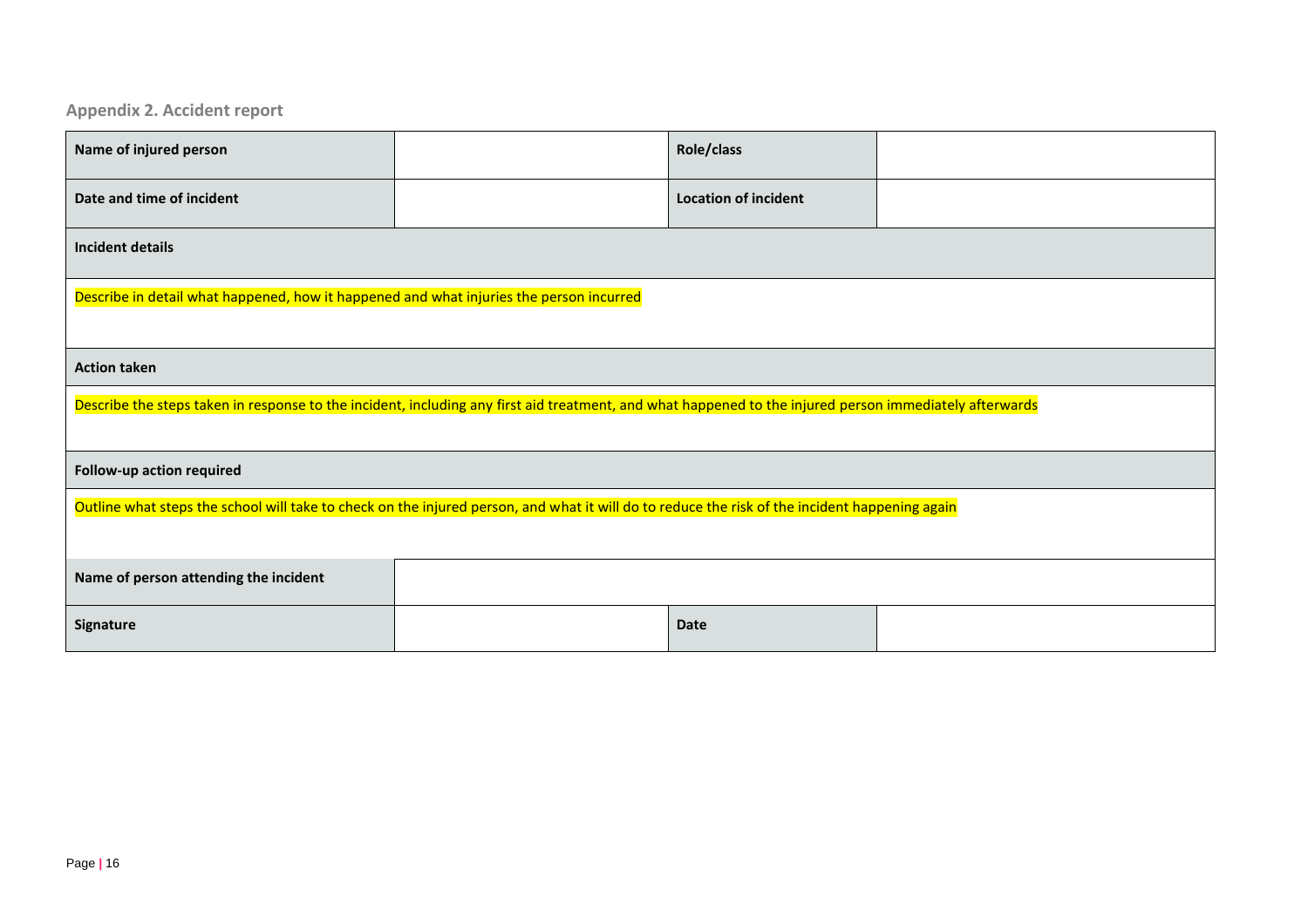# **Appendix 3. Asbestos record**

The text in this table are suggestions only. The table will need to be adapted to your school's specific circumstances.

<span id="page-16-0"></span>

| Location   | Product         | How much   | <b>Surface coating</b> | <b>Condition</b> | <b>Ease of access</b> | Asbestos type | <b>Comment</b> |
|------------|-----------------|------------|------------------------|------------------|-----------------------|---------------|----------------|
| Roof       | Asbestos cement | Whole roof | None                   | Fairly good      | Difficult             | White         |                |
| Store room | Pipes           | 6x3m       | Metal case             | Good             | Medium                | Unknown       |                |
|            |                 |            |                        |                  |                       |               |                |
|            |                 |            |                        |                  |                       |               |                |
|            |                 |            |                        |                  |                       |               |                |
|            |                 |            |                        |                  |                       |               |                |
|            |                 |            |                        |                  |                       |               |                |
|            |                 |            |                        |                  |                       |               |                |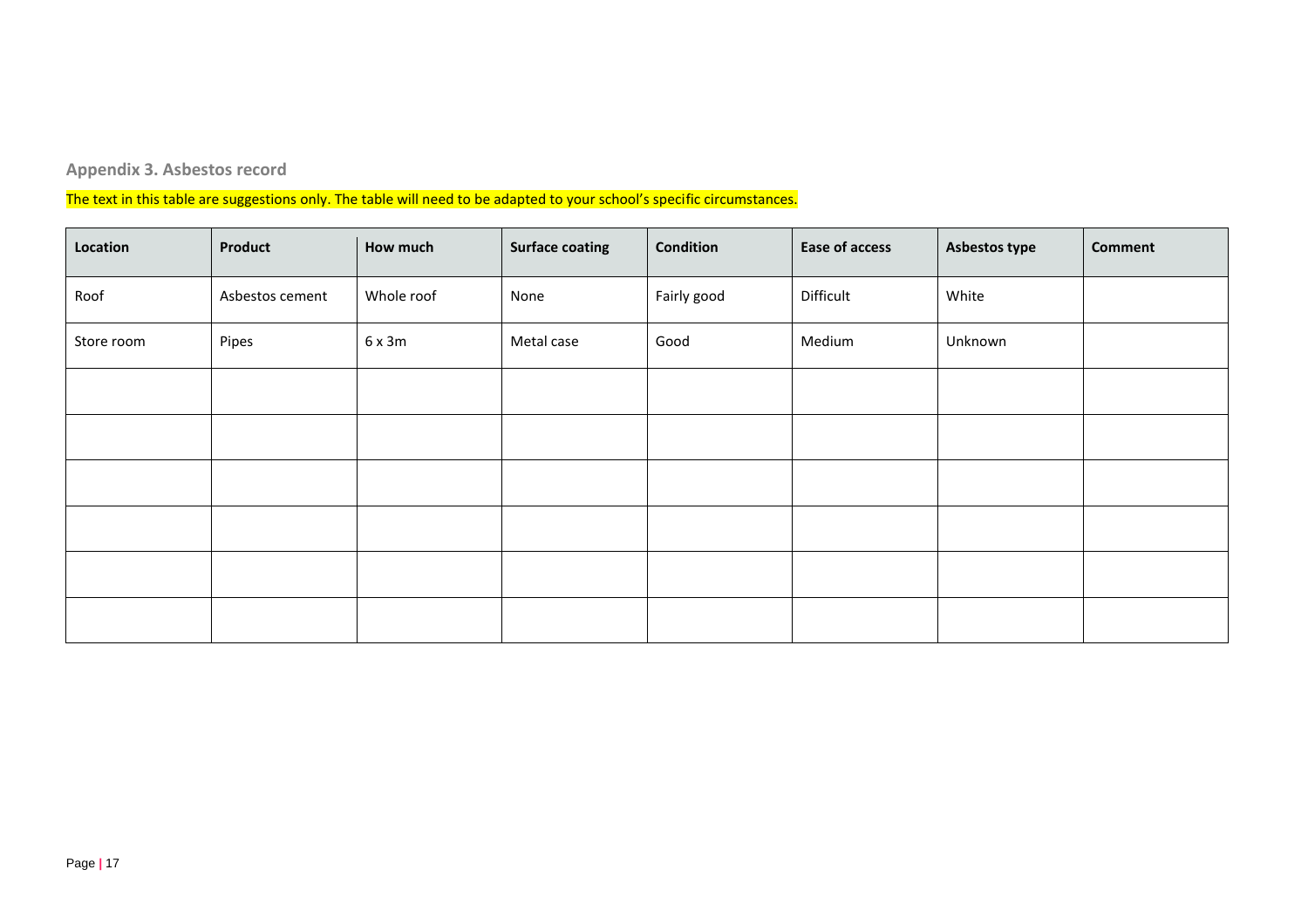<span id="page-17-0"></span>**Appendix 4. Recommended absence period for preventing the spread of infection**

This list of recommended absence periods for preventing the spread of infection is taken from non-statutory guidance for schools and other childcare settings from Public Health England. For each of these infections or complaints, there is further information in the guidance on the symptoms, how it spreads and some 'do's and don'ts' to follow that you can [check.](https://www.gov.uk/government/publications/health-protection-in-schools-and-other-childcare-facilities/chapter-9-managing-specific-infectious-diseases)

| <b>Infection or complaint</b>                              | Recommended period to be kept away from school or nursery                                                                                                                                                                                                                                                                                                                                                                                                              |
|------------------------------------------------------------|------------------------------------------------------------------------------------------------------------------------------------------------------------------------------------------------------------------------------------------------------------------------------------------------------------------------------------------------------------------------------------------------------------------------------------------------------------------------|
| Athlete's foot                                             | None.                                                                                                                                                                                                                                                                                                                                                                                                                                                                  |
| Campylobacter                                              | Until 48 hours after symptoms have stopped.                                                                                                                                                                                                                                                                                                                                                                                                                            |
| <b>Chicken pox (shingles)</b>                              | Cases of chickenpox are generally infectious from 2 days before the rash appears to 5<br>days after the onset of rash. Although the usual exclusion period is 5 days, all lesions<br>should be crusted over before children return to nursery or school.<br>A person with shingles is infectious to those who have not had chickenpox and<br>should be excluded from school if the rash is weeping and cannot be covered or until<br>the rash is dry and crusted over. |
| <b>Cold sores</b>                                          | None.                                                                                                                                                                                                                                                                                                                                                                                                                                                                  |
| <b>Rubella (German measles)</b>                            | 5 days from appearance of the rash.                                                                                                                                                                                                                                                                                                                                                                                                                                    |
| Hand, foot and mouth                                       | Children are safe to return to school or nursery as soon as they are feeling better,<br>there is no need to stay off until the blisters have all healed.                                                                                                                                                                                                                                                                                                               |
| Impetigo                                                   | Until lesions are crusted and healed, or 48 hours after starting antibiotic treatment.                                                                                                                                                                                                                                                                                                                                                                                 |
| <b>Measles</b>                                             | Cases are infectious from 4 days before onset of rash to 4 days after so it is<br>important to ensure cases are excluded from school during this period.                                                                                                                                                                                                                                                                                                               |
| Ringworm                                                   | Exclusion not needed once treatment has started.                                                                                                                                                                                                                                                                                                                                                                                                                       |
| <b>Scabies</b>                                             | The infected child or staff member should be excluded until after the first treatment<br>has been carried out.                                                                                                                                                                                                                                                                                                                                                         |
| <b>Scarlet fever</b>                                       | Children can return to school 24 hours after commencing appropriate antibiotic<br>treatment. If no antibiotics have been administered the person will be infectious for<br>2 to 3 weeks. If there is an outbreak of scarlet fever at the school or nursery, the<br>health protection team will assist with letters and factsheet to send to parents or<br>carers and staff.                                                                                            |
| Slapped cheek syndrome,<br>Parvovirus B19, Fifth's disease | None (not infectious by the time the rash has developed).                                                                                                                                                                                                                                                                                                                                                                                                              |
| <b>Bacillary Dysentery (Shigella)</b>                      | Microbiological clearance is required for some types of shigella species prior to the<br>child or food handler returning to school.                                                                                                                                                                                                                                                                                                                                    |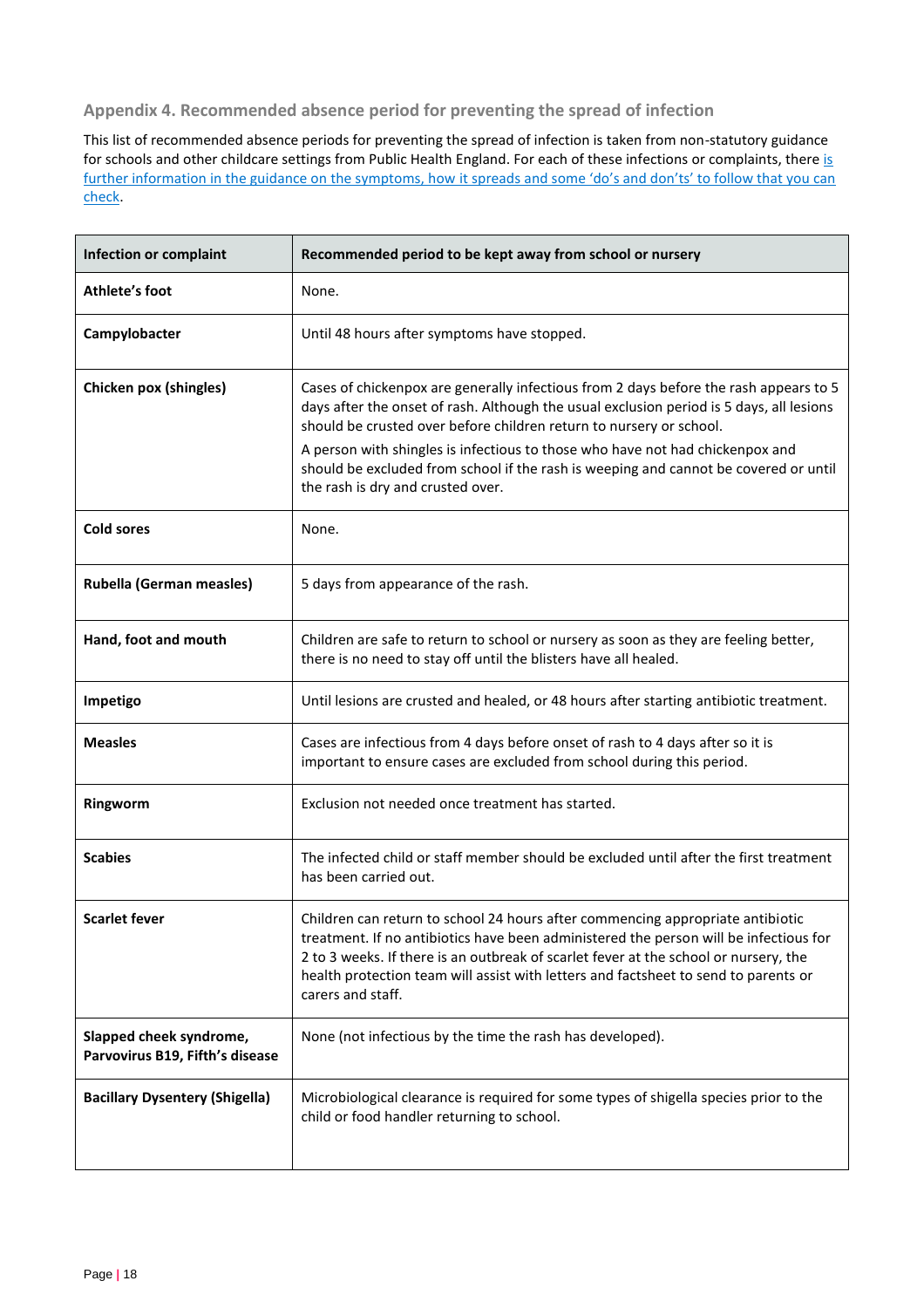| Diarrhoea and/or vomiting<br>(Gastroenteritis) | Children and adults with diarrhoea or vomiting should be excluded until 48 hours<br>after symptoms have stopped and they are well enough to return. If medication is<br>prescribed, ensure that the full course is completed and there is no further diarrhoea<br>or vomiting for 48 hours after the course is completed.                                            |
|------------------------------------------------|----------------------------------------------------------------------------------------------------------------------------------------------------------------------------------------------------------------------------------------------------------------------------------------------------------------------------------------------------------------------|
|                                                | For some gastrointestinal infections, longer periods of exclusion from school are<br>required and there may be a need to obtain microbiological clearance. For these<br>groups, your local health protection team, school health advisor or environmental<br>health officer will advise.                                                                             |
|                                                | If a child has been diagnosed with cryptosporidium, they should NOT go swimming<br>for 2 weeks following the last episode of diarrhoea.                                                                                                                                                                                                                              |
| Cryptosporidiosis                              | Until 48 hours after symptoms have stopped.                                                                                                                                                                                                                                                                                                                          |
| E. coli (verocytotoxigenic or<br>VTEC)         | The standard exclusion period is until 48 hours after symptoms have resolved.<br>However, some people pose a greater risk to others and may be excluded until they<br>have a negative stool sample (for example, pre-school infants, food handlers, and<br>care staff working with vulnerable people). The health protection team will advise in<br>these instances. |
| <b>Food poisoning</b>                          | Until 48 hours from the last episode of vomiting and diarrhoea and they are well<br>enough to return. Some infections may require longer periods (local health<br>protection team will advise).                                                                                                                                                                      |
| Salmonella                                     | Until 48 hours after symptoms have stopped.                                                                                                                                                                                                                                                                                                                          |
| <b>Typhoid and Paratyphoid fever</b>           | Seek advice from environmental health officers or the local health protection team.                                                                                                                                                                                                                                                                                  |
| Flu (influenza)                                | Until recovered.                                                                                                                                                                                                                                                                                                                                                     |
| <b>Tuberculosis (TB)</b>                       | Pupils and staff with infectious TB can return to school after 2 weeks of treatment if<br>well enough to do so and as long as they have responded to anti-TB therapy. Pupils<br>and staff with non-pulmonary TB do not require exclusion and can return to school<br>as soon as they are well enough.                                                                |
| <b>Whooping cough (pertussis)</b>              | A child or staff member should not return to school until they have had 48 hours of<br>appropriate treatment with antibiotics and they feel well enough to do so or 21 days<br>from onset of illness if no antibiotic treatment.                                                                                                                                     |
| Conjunctivitis                                 | None.                                                                                                                                                                                                                                                                                                                                                                |
| Giardia                                        | Until 48 hours after symptoms have stopped.                                                                                                                                                                                                                                                                                                                          |
| <b>Glandular fever</b>                         | None (can return once they feel well).                                                                                                                                                                                                                                                                                                                               |